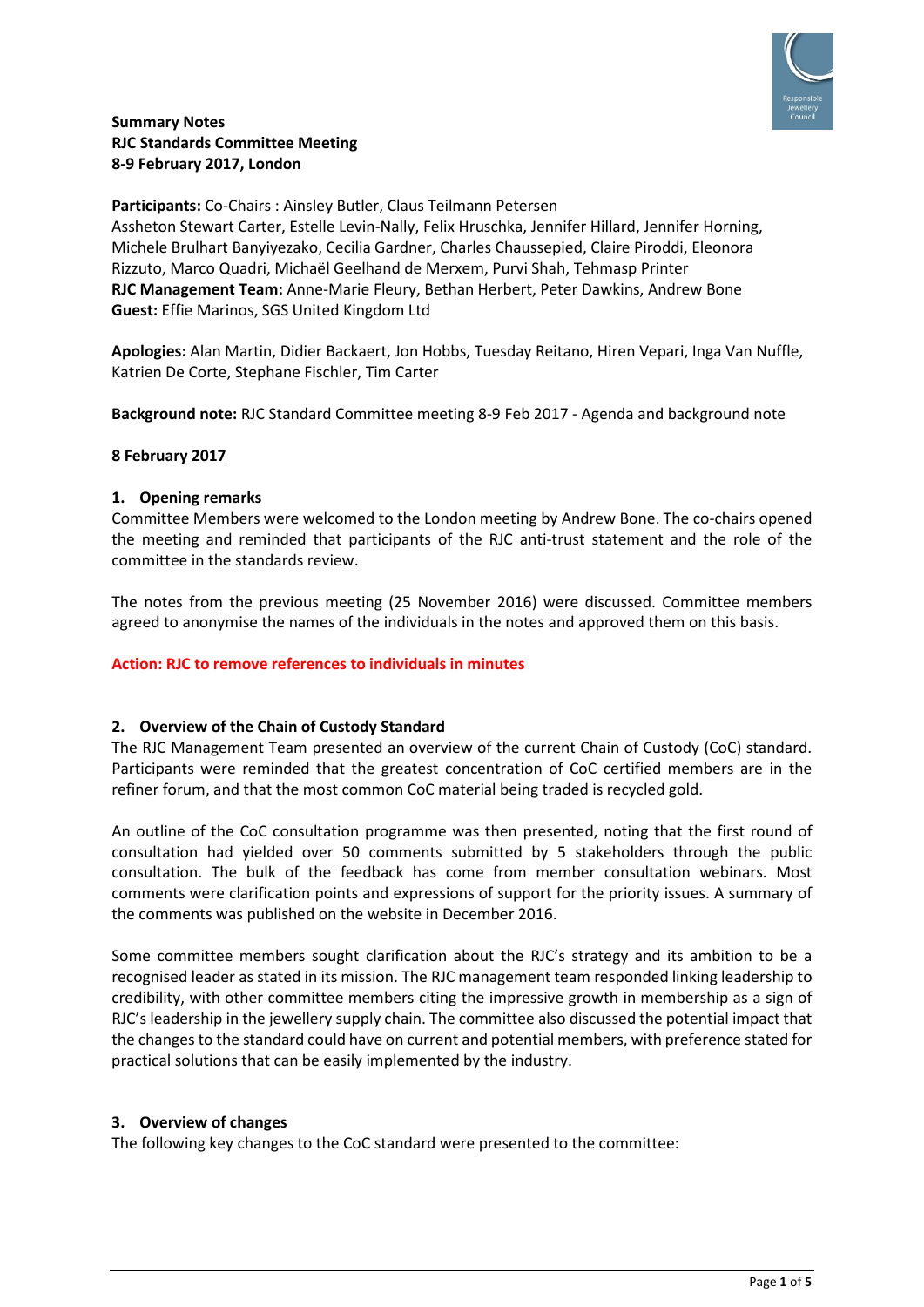- 1. Moving the conflict sensitive sourcing requirements in the CoC to the COP under a new provision on 'Due Diligence'
- 2. Moving the current 'Know Your Customer' requirements from the CoC to the COP under a new provision on 'Know Your Counterparty'
- 3. Clarifying eligible types of recyclable material and introducing a 'recyclable by-product' category
- 4. Developing an approach for refiners to make eligibility declarations on mined material

RJC's ongoing support for initiatives supporting artisanal and small scale mining (ASM), such as Fairmined and Fairtrade, was discussed. Concerns were raised by committee members on the limited amount of certified ASM gold available. The committee discussed whether RJC could play a role matching ASM certified supply with demand.

### **5. Proposed changes – Due Diligence (DD)**

The co-chairs asked members to consider key stakeholders to be consulted on the proposed changes related to due diligence.

The rationale for moving the provision on conflict sensitive DD from the CoC to the COP was discussed, noting that it will be updated to better align with the OECD Due Diligence Guidance and that requirementsfor different types of companies along the supply chain will be different. The Dodd Frank Act and the upcoming EU Conflict Minerals legislation were discussed in terms of their scope and their applicability to companies in the jewellery supply chain. The RJC management team confirmed that the OECD Due Diligence is the de-facto normative framework for this issue globally.

Participants supported the need to make this change for RJC to remain a 'best practice' organisation. Alignment with the UNGC and evolving consumer interest in this issue, driven by the advancements made by the electronics industry in this area were also cited as drivers. The importance of developing accessible and comprehensive guidance and tools for members, particularly SMEs, was emphasised. This is needed to help companies understand how to implement and operationalise DD within their businesses. Similarly, guidance will need to inform auditors on assessing that efforts are proportional to a company's size and scale.

The definition of conflict and high risk areas and the 5-step framework as defined by the OECD was discussed, and the differing requirements for companies along the supply chain. Questions were raised regarding the risk of disengagement of member companies because of challenges implementing DD. The topic of tools and guidance was again discussed, particularly in the context of the increased value members could derive if the right tools and support is made available to them.

The role of the Kimberley Process and the System of Warranties (KP & SoW) in enabling diamond companies to carry out DD was discussed. Limitations of the KP certificates in providing information on country of origin were noted, as well as the KP definition of conflict. The RJC management team reiterated that the OECD does not require full traceability and neither would the new COP provision on DD. A participant signalled that the World Diamond Council is currently reviewing the SoW, with a view to broadening the scope of the definition of conflict and to improving implementation. Signet's D-SRSP was cited as enabling good progress for the industry on this topic. One member emphasized that implementing OECD DD is not as complicated as people think. The importance of communication and engagement with diamond stakeholders was emphasised. Consultation with WDC as part of the review was also recommended.

There was consensus to make DD a compulsory COP requirement.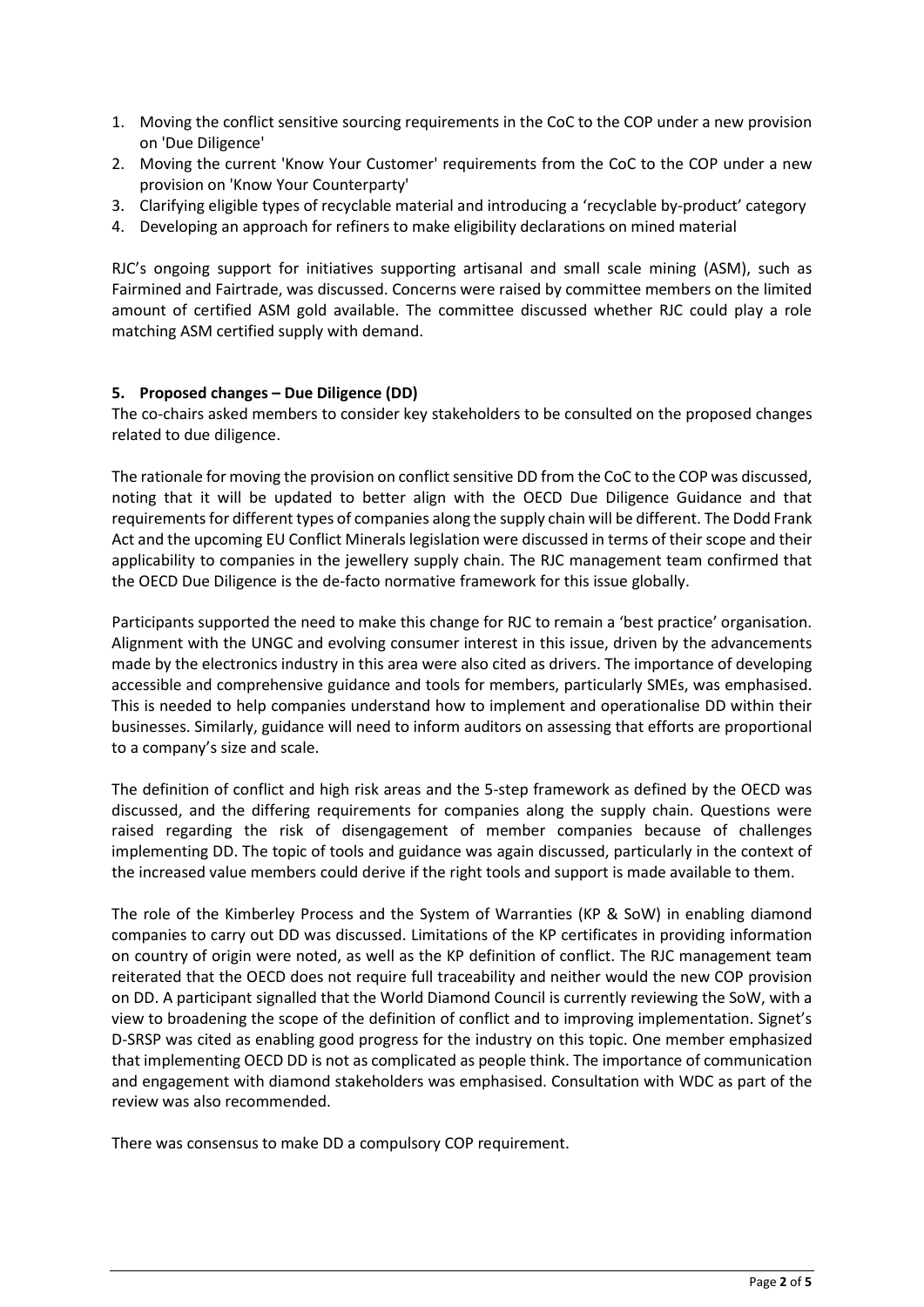The onus on refiners to carry out due diligence was discussed. It was noted that many of the large refiners are LBMA certified for their due diligence, and that greater risks may lie with smaller refiners who may not have the resources to implement DD. One participant highlighted work currently being carried out with GIZ on the implementation of OECD DD guidance for small and medium enterprises (SMEs).

The introduction of DD requirements in the COP will have a knock-on change to provenance claims. Most of the current Provenance claims are about "conflict free" gold, and to a lesser extent, diamonds. RJC's approach is to only accept claims on issues which are not addressed by other COP provisions (eg, 'compliance with KP' is not accepted). Conflict free claims will therefore have to be in alignment with the new DD provision and won't be accepted as Provenance Claims unless they cover different risks or go beyond the DD provision. One committee member said this was a good thing and highlighted the importance of provenance claims only being certified if sufficient systems are in place.

The RJC confirmed that there is no proposed change to expand the scope of the CoC to include diamonds at this time.

In order to address the gap between the CoC completion in 2017 and COP completion in 2018, a 'bolton' to the COP on the DD provision was discussed as a way of ensuring this key issue is covered for CoC certification during the transition. The timing for mandatory implementation of the DD provision as part of the COP (and therefore for all members) was discussed. Sufficient time to implement the new requirements is needed, however the 'normal grace period' of 12 months after the completion of the new COP could mean companies are not certified against the new DD requirements till 2022 – a delay that is too long, particularly in the context of the timelines for the new EU Conflict Minerals legislation. The exact transition timings still need to be developed.

# **9 February 2017**

### **6. Know Your Counterparty & eligibility of recycled material proposed changes**

The co-chair introduced Effie Marinos, Global Technical Governance Manager, Supply Chain Assessment & Solutions at SGS.

Current KYC requirements in RJC standards were described, including COP10 Money Laundering and Financing of Terrorism and CoC 5.1 Sourcing Recyclable Material. The proposal was put forward to combine these into one provision on "Know you Counterparties" in the COP and thus broaden beyond risks of financial malpractice, to include all relevant business partners.

The need for guidance to provide clarity to members and auditors how KYC should be applied, in a way proportional to the size and type of company, was stressed. LBMA's KYC questionnaire was described as a useful resource.

A new related requirement to check that counterparties are not named on any government sanctions lists was discussed. Existing resources to support this exist, such as the website of the Jewelers Vigilance Committee (www.jvclegal.org/) and private service providers like Bureau Van Dyke. AWDC's work supporting member compliance with stringent Belgium KYC laws was cited as an example.

There was a question on whether the COP and CoC standards should be combined given the current poor uptake of CoC. The RJC management team noted significant differences between the two standards, including the requirement for full traceability and segregation of material.

The group discussed whether the enhanced KYC requirements will discourage new members from joining. Some said and that this is unlikely to be a barrier to membership as most companies are already doing some form of KYC.

Effie went on to present proposed changes on eligible recycled material. The committee questioned the name of the new category of recyclable material coming from e-waste and commercial waste ("by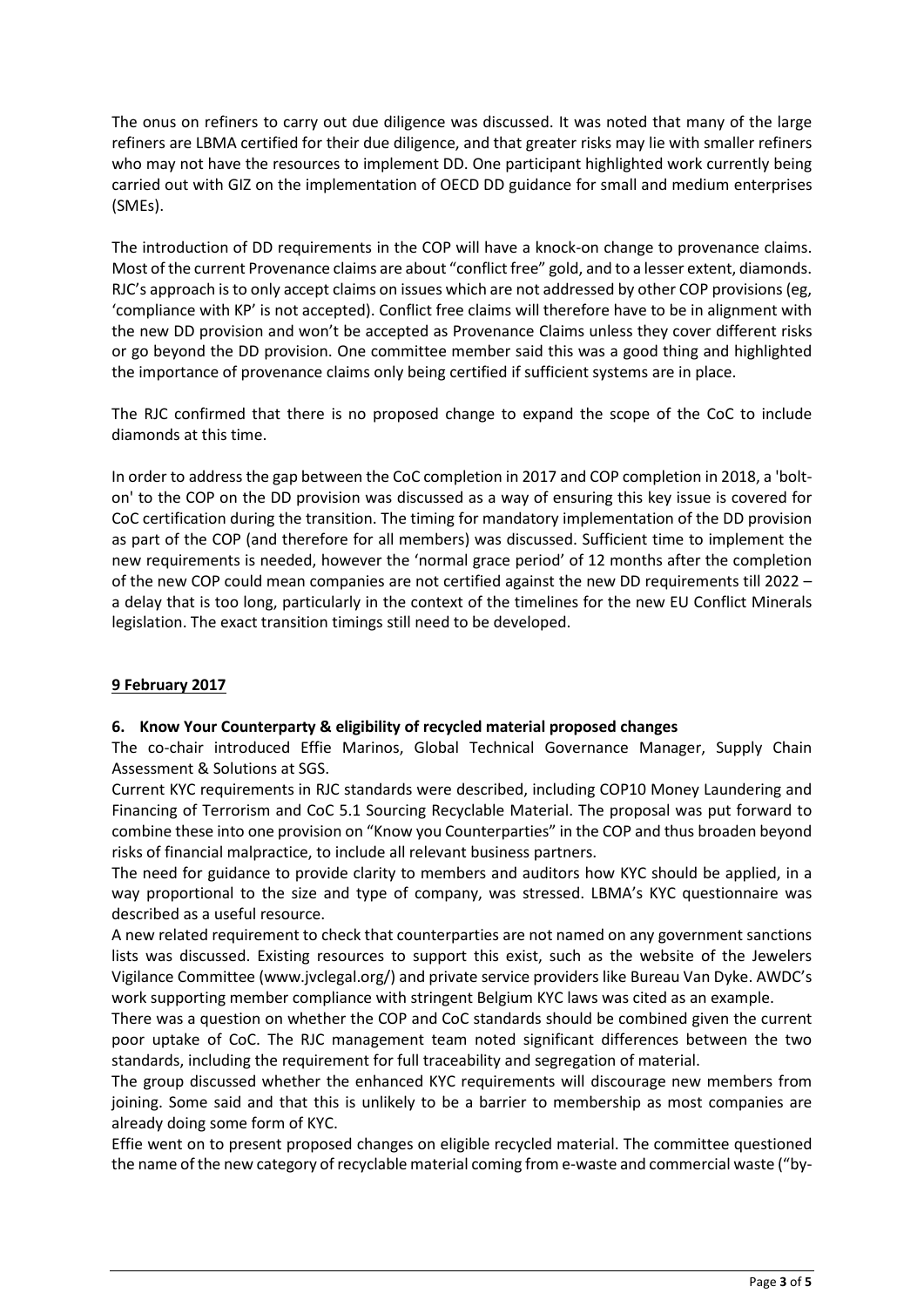products"). Other potential names were discussed such as "recovered content", "industrial" and "post-consumer", there was also a suggestion to reference the ISO definitions. **ACTION: RJC management team to consider a new name for the recycled 'by-product' category.** 

The requirements related to sourcing this new category of recycled material was discussed. The idea of piloting enhanced due diligence for these sources was put forward. The potential to recognise existing audit programmes (such as SCS Recycled Standard) was also discussed.

### **7. Eligibility of mined material proposed changes**

The co-chair introduced Michele Brulhart Banyiyezako, Head of Auditing at RCS Global, an RJC accredited auditing company. Michele presented proposed changes to recognise comparable responsible mining standards aimed at large scale mining. As no mining standard is fully equivalent to the COP, a 'patchwork' approach was presented. The IRMA standard was discussed as potentially being fully equivalent, but as it is not yet operational it is not considered at this time.

RJC's challenges improving uptake of its standards with gold mining companies were discussed, including the lack of value perceived by LSM and the lack of influence by downstream players. The proposed change was described as aligned with RJC's general approach to minimize audit burden, and also as a way to increase RJC's profile with gold mining companies. The potential to eventually do joint audits with mining standards was also discussed.

The committee debated the effectiveness of this proposed change in reducing audit burden, for example if multiple refiners ask to carry out third party audits of a single mine. This concern also extended to the financial burden on the refiners who would be responsible for conducting the 'validation' of the LSM sites. Using tools such as LBMA's questionnaire for DD on mined gold was supported. The need for third party audit in all cases was considered excessive by some. One suggestion was to take into account national regulatory frameworks, Chile for example.

One participant considered that the proposed approach would undermine RJC's ability to have an impact on mining communities and recommended that RJC establish a joint fund for engaging with smaller mines and enabling certification to which downstream members can contribute (thus addressing bottlenecks in the supply chain).

Other participants questioned whether this approach was in line with RJC's strategy. The RJC Management Team shared the view that it is. Some committee members requested a more fulsome discussion on RJC's overall strategy from ExCo in order to inform future discussions on the standards revision.

# **ACTION: Co-chairs to collate questions to the ExCo on RJC's strategy, particularly relating to outreach and engagement with mining companies.**

It was noted that the challenge of engaging and certifying producers is shared with other standards systems such as ARM, and solutions to lower the burden without lowering the quality of the assessment are being explored by all. One participant recommended looking at how other sectors have addressed these issues.

Ultimately, there was consensus from the committee for this change to be put forward as part of the CoC consultation, noting that the need for third party audit should be revisited.